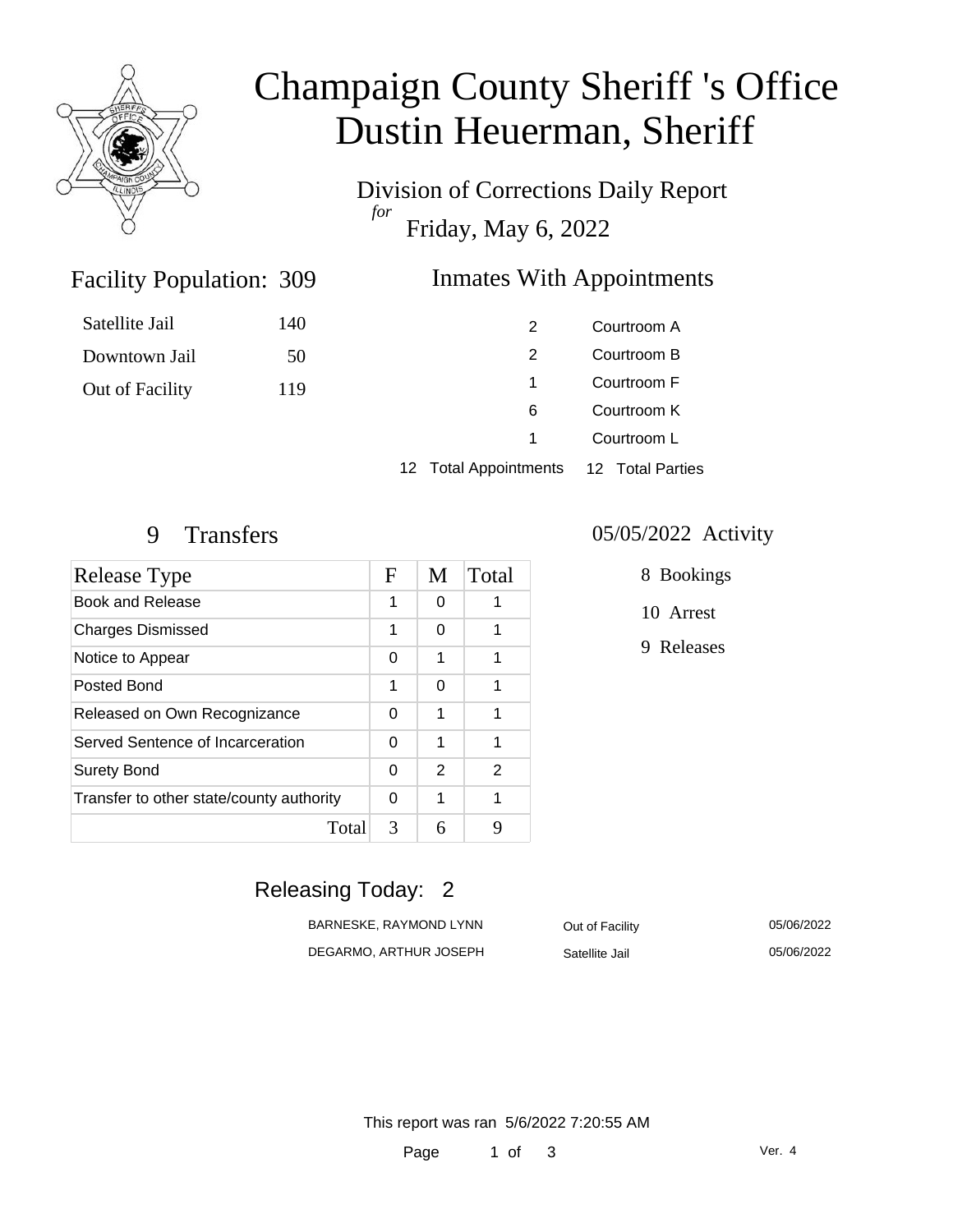

# Champaign County Sheriff 's Office Dustin Heuerman, Sheriff

Division of Corrections Daily Report *for* Friday, May 6, 2022

| <b>Custody Status Count</b> |  |
|-----------------------------|--|
|-----------------------------|--|

- Civil Sentenced CCCC 1
- Electronic Home Dentention 18
	- Felony Arraignment 3
		- Felony Other 1
	- Felony Pre-Sentence 8
		- Felony Pre-Trial 245
	- Felony Pre-Trial DUI 5
	- Felony Sentenced CCSO 4
	- Felony Sentenced IDOC 5
		- Hold Other 1
	- Misdemeanor Arraignment 2
		- Misdemeanor Pre-Trial 7
- Misdemeanor Sentenced CCSO 1
	- Petition to Revoke 2
	- Remanded to DHS 5
		- Traffic Pre-Trial 1
			- Total 309